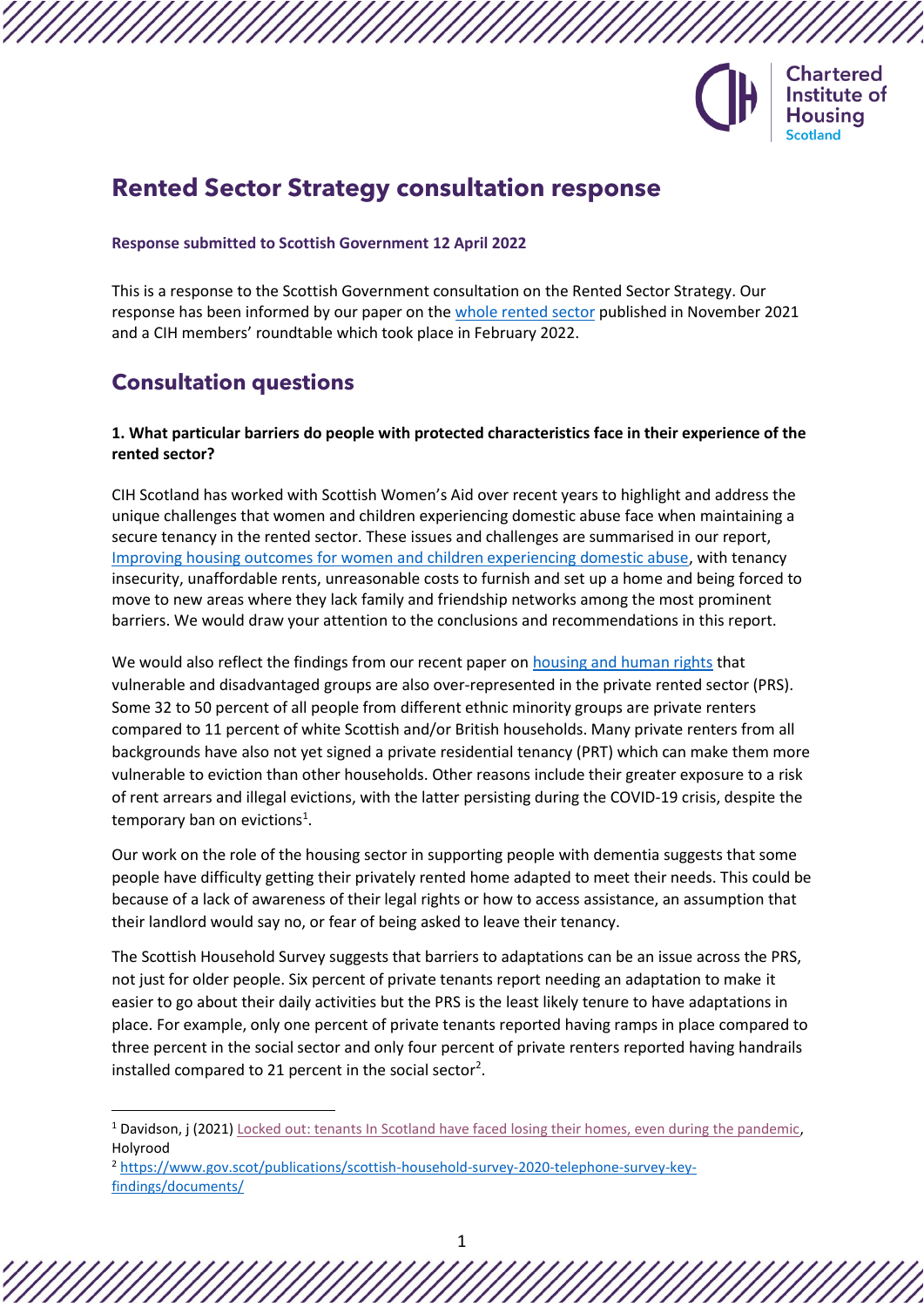

**Chartered** Institute of Housina **Scotland** 

**2. Do you have any suggestions for how we can better meaningfully embed tenant participation within the private rented sector, including for people with protected characteristics, in national and local policy/decision making?**

CIH Scotland's recent paper on the [whole rented sector](https://www.cih.org/media/cptdf120/whole-rented-sector-2.pdf) suggests that PRS tenants are often less concerned with participation and more about affordability, quick response time, adequate services and landlords getting it right first time. While there are undoubtedly benefits to having greater tenant participation in the PRS, in the first instance there is a greater need to provide greater assurances on rights and responsibilities for tenants and landlords. This includes measures such as extending the tenancy protection available for victims of domestic abuse in the social sector to the PRS as suggested in the draft strategy. But beyond this we want all tenants to have clarity over certain standards e.g. maintenance, decarbonisation, repair and response time, pet ownership, communication and commitment to fix first-time if living in the PRS - some of which was recommended in a recent report by the University of Stirling on how to make a house a home in the PRS<sup>3</sup>. We believe such assurances can be made as part of the development of a Private Rented Sector Charter which would be based on the principles of the Scottish Social Housing Charter and extend these to the PRS/whole rented sector. This Charter could:

- State clearly what tenants and other customers can expect from landlords.
- Set out how tenants can hold landlords to account.

• Allow transparent assessment of how private landlords are meeting the Charter outcomes. This Charter could be established nationally as part of a new approach to regulation of the PRS and the establishment of the PRS regulator as set out in the Scottish Government and Scottish Green Party cooperation agreement. The creation of such a body might also create a more aligned approach to regulation in the rented sector, instead of having local authorities, the Tribunal, and Scottish Housing Regulator having distinct roles as they currently do across the private and social sector.

## **3. What are your views on the future role tenants' unions could have in supporting tenants to actively participate in decision-making at a national and local level in Scotland?**

#### No response

**4. How best can we ensure people are aware of their rights and how to exercise them in:**

See response to question two

### **5. After 4 years of the Private Residential Tenancy being in place, how well do you think the 18 grounds for eviction are working? Is there anything that you would like to see changed?**

No response

### **6. Are there any additional specific grounds for ending a tenancy that you think should be added?**

There are recent legislative changes with th[e Domestic Abuse \(Protection\) \(Scotland\) Act 2021](https://www.legislation.gov.uk/asp/2021/16/contents) which, when provisions come into force, will give social landlords the power to initiate eviction proceeding against a perpetrator of domestic abuse, while giving the victim the right to stay in their own home if they wish to do so. We believe such protection should also be extended to tenants living in the PRS as set out in the consultation, creating alignment on tenancy rights across the

<sup>3</sup> <https://foss.stir.ac.uk/2021/05/27/the-role-of-prs-landlords-in-making-a-rented-house-a-home/>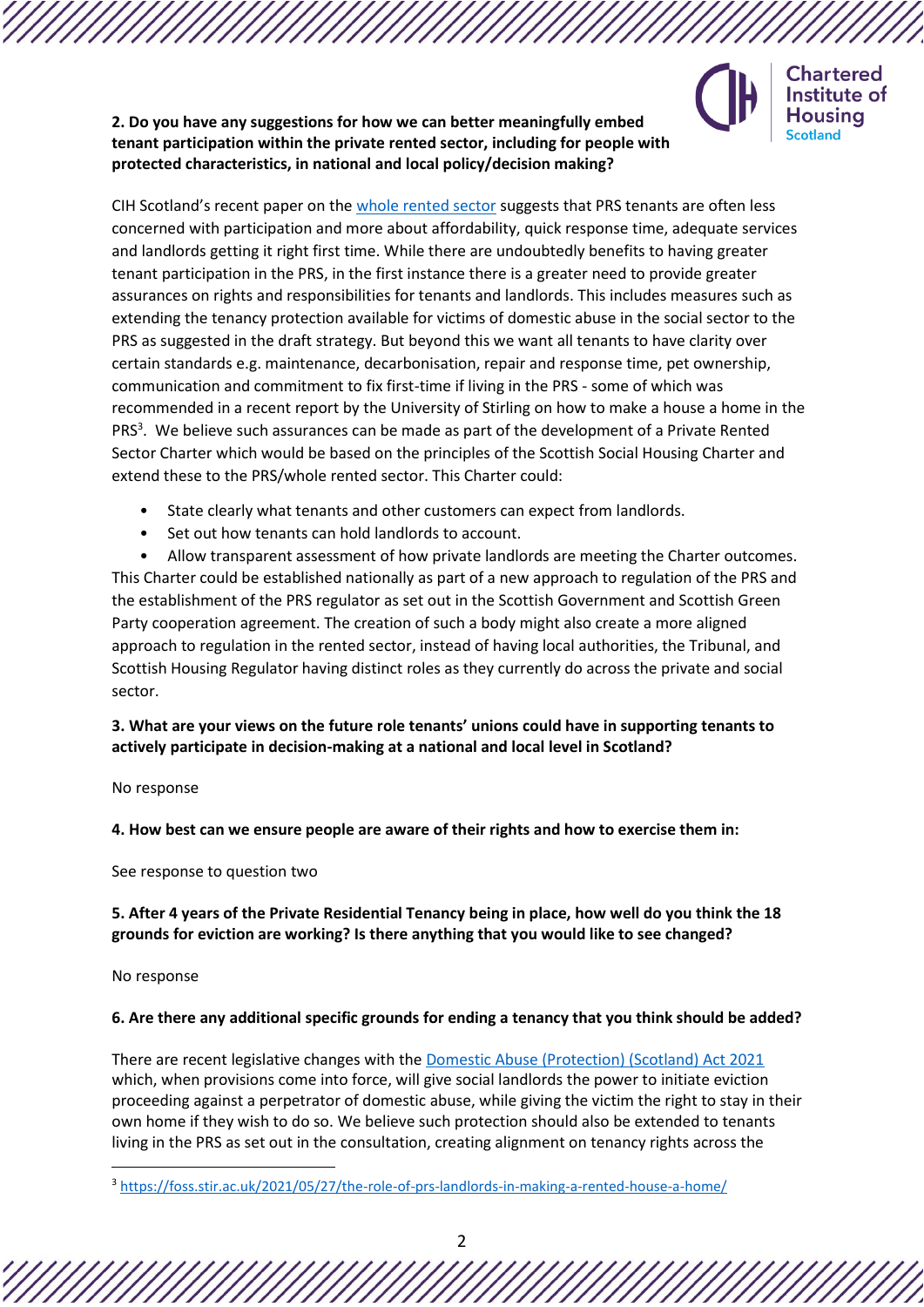

rented sector. However an extension of this legislation will not in itself improve housing outcomes for victims of abuse and therefore consideration will need to be given as to what duties landlords should have to progress with a one party eviction where there are grounds to do so.

**7. Do you have any views on our proposal to clarify the original policy intention in relation to the use of ground 6 for ending a tenancy ('Landlord intends to use for non-residential purpose') - to make clear that this eviction ground cannot be used to evict a tenant in order to use the property as a short-term holiday let?**

Agree with the proposal

### **8. What further refinements could be made to either the private rented or social rented sector pre-action requirements in order to further protect and support tenants?**

[As](https://consult.gov.scot/housing-and-social-justice/draft-rented-sector-strategy/#question-2021-12-14-0824742280-factbanksubquestion) set out in the report 'Improving housing outcomes for women and children experiencing domestic abuse' we propose amendments are made to The [Housing \(Scotland\) Act 2001](https://www.legislation.gov.uk/asp/2001/10/contents) an[d 2010](https://www.gov.scot/publications/housing-scotland-act-2001-2010-guidance-social-landlords-pre-action/)  [statutory repossession guidance for social landlords](https://www.gov.scot/publications/housing-scotland-act-2001-2010-guidance-social-landlords-pre-action/) and it should include a new pre-action requirement for social landlords to ensure that they have fully considered domestic abuse before commencing legal action to recover possession of a property. A similar requirement could be placed on the court to be satisfied that social landlords have fulfilled this pre-action requirement. Guidance should specify what constitutes full consideration of domestic abuse and the actions required by a social landlord to investigate, and to respond to and support victim-survivors of domestic abuse. Such amends should also be made to legislation pertaining to PRS landlords.

### **11. Do you agree with our proposal to amend the 2016 Act to ensure that all joint tenants can end their interest in a private residential tenancy without the agreement of other joint tenant(s)?**

Yes. Tenants should not be forced to remain responsible for a property if it is not safe, appropriate, or affordable for them to do so. Allowing one party to end their interest in a joint tenancy with an appropriate notice period gives both rights to the tenants and security to the landlord that there will not be an immediate change in circumstances. Maintaining the expectation that both parties' permission is required can allow for one party to hold power over the individual that wishes to end their tenancy interest. It is a reasonable proposal and still gives the other person the right to remain in the home - should they wish to. The notice period for one party leaving a tenancy should be equal to that of a notice period required under any other circumstance or tenure.

**12. In the social rented sector, the notice period required for a joint tenant to end their interest is four weeks. A. Should a similar four week period apply for a joint tenant in the private rented sector giving notice to their landlord and other joint tenant(s) to end their interest in the tenancy? B. Should there be longer notice periods where there are more than two joint tenants to reflect the greater prevalence of multiple joint tenancies in the private rented sector, for example in student households?**

See question 11

**13. Should this proposal be taken forward, are there any additional safeguards that should be put in place for remaining joint tenants in the private rented sector? Yes, No, Don't know - Please explain your answer.**

No, See question 11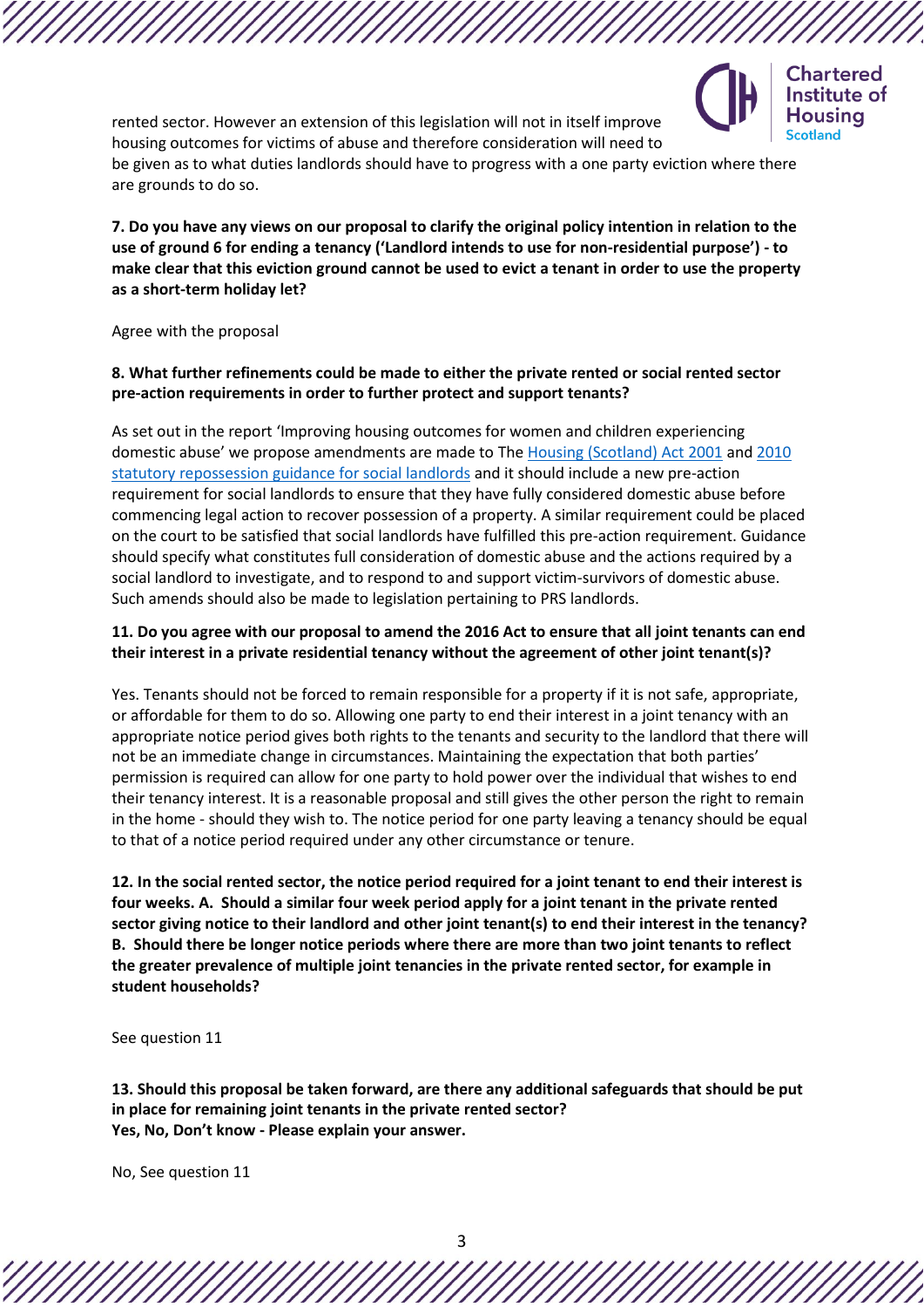

**Chartered** Institute of **Housing Scotland** 

**14. Should we introduce a similar ground to that in the social sector, to enable private landlords to initiate eviction proceedings to end a perpetrators interest in a joint tenancy and transfer the tenancy to a tenant who was subject to domestic abuse allowing the victim/survivor to remain in the family home where they wish to do so?**

Yes, see question six

# **15. Unlike the social rented sector, private rented sector housing cases are heard by the Tribunal. What are your views on the Tribunal's role being expanded to consider transfer of tenancy in relation to cases of domestic abuse?**

The principle of the policy seems broadly sensible and would allow victims of abuse to go through a legal process that is less adversarial approach compared to a Sheriff Court and allow people to engage directly, without the need for third party legal representation. It is likely to be less intimidating and less costly for tenants who might not have the means to pay for legal assistance going through the court system.

However we have concerns about the lack of expertise and understanding of specific issues such as domestic abuse among members of the Tribunal and before any transfer of cases there would need to be comprehensive training and legal and lay members on for example domestic abuse and how it can manifest itself. This training gap would need to be comprehensively addressed before any transfer of responsibilities to a Tribunal.

There is also a broader consideration about the role of the Tribunal and Sherriff court in relating to housing disputes in the private and social sector respectively. Changes enacted in 2017 have removed private rented sector housing disputes from a court setting and placed them within the Housing and Property Chamber of the First-tier Tribunal (the Tribunal). Instead of going through the Sheriff Court the dedicated tribunal allows tenants in the private rented sector to have housing disputes dealt with in a more proportionate, efficient and cost-effective service.

We note the Scottish Government did consider establishing a tribunal system to also cover the social rented sector, but ultimately rejected the idea as set out in their policy memorandum. Reason for this rejection included:

- the need for regulation was greater in the PRS compared to the social sector;
- uncertainty about the scale of resource implications in transferring all rented housing cases from the courts; and
- a PRS tribunal could act as a model before implementing a broader housing tribunal

Pre pandemic feedback on the operation of the Tribunal had been broadly positive<sup>4</sup> with one landlord noting that issues around delays have largely been overcome, with increasing numbers of administration staff recruited who are better trained and have more experience under their belt. Indeed with the same landlord noted that many PRS landlords were dissuaded from engaging with the Sheriff Court because of fear, cost and unpredictability of outcome, the surge in cases being managed by the HPC should be of little surprise.

Additionally TC Young reported at a PRS conference in March 2019 that there was now a swifter process for case management, with the average time taken for cases to reach the sift process now just four to five days, no doubt a consequence of increased resources. Furthermore, with the next

<sup>4</sup> CIH Scotland stakeholder interviews, April 2019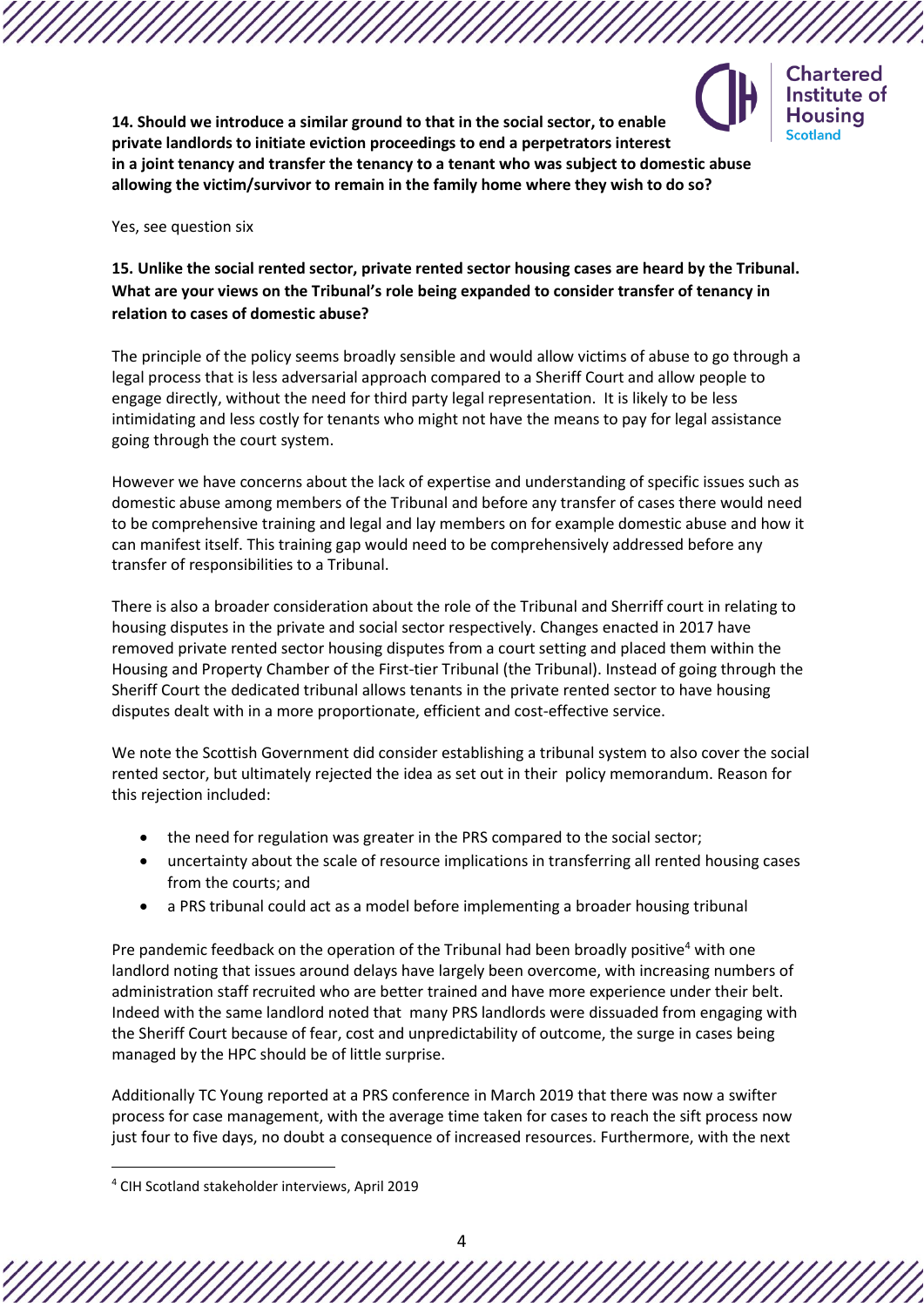

formal stage being a case management discussion, there are reports that many cases are being resolved between parties at this stage or through referral to mediation without the need for a full hearing. This anecdotal evidence supports the view that the process has become less adversarial.

CIH Scotland, however, recognise some of the inherent challenges in establishing a Tribunal for the social sector still remain

- 1. **Capacity:** The biggest challenge to supporting a change in the law would is management the expected increase in caseload. Simply dealing with the PRS within the HPC saw a threefold increase than expected casework to just under 3,000 in the first year. An expansion of case work would require both a significant increase in the number of legal members, as well as the employment of permanent tribunal judges. The growth in legal members we would also require tribunal offices across Scotland, as it would be neither be feasible or desirable to manage all housing cases in Glasgow. There would be a cost implication for expanding the remit of the HPC to incorporate social housing, and while there may be saving to be made by removing cases from the Sheriff Court it may not cover the increased demand under the new system.
- 2. **Understanding of the law:** Applications to the existing HPC are at time made without a full understanding of the law and the obligations of the landlord and tenant. This at time can come from legal members who may for example may not understand a landlord's specific obligation under for example a tenancy deposit scheme but more often tenants do not have evidence of a tenancy breach or they have made an incomplete application. Without access to independent advice from agencies such as citizens advice bureaux and Shelter Scotland which can guide tenants on their rights and provide advice on the value of an application then there will continue to be an inadvertent misuse of the system

However we also recognise the case for a social sector Tribunal exists because there remains dissatisfaction with the Sheriff Court system for both tenants and social landlords. For example, there are concerns about the following:

- **Cost:** Actions in the Sheriff Court are costly for the landlord and those not entitled to legal aid. Indeed, a landlord taking eviction action can seek expenses which the tenant can be forced to pay<sup>5</sup> and as such, some tenants may wish to give up their tenancy rather than take the risk of paying legal costs. In addition, one RSL in Glasgow with around 3,000 homes noted that they spend £50k a year on housing legal costs, most of which is to manage arrears. With around 600,000 social rented homes in Scotland this suggests millions of pounds may be spent every year enforcing legal action rather than investing in housing stock.
- **Inconsistency:** There is a perception among many social landlords that while Sheriffs are consistent in their own decisions, there is a lack of consistency applied across Sheriffdoms due to the lack specialist housing expertise in the Sheriff Court. This was noted in the O'Carroll and Scott paper from 2004. However there is now greater transparency in the decision-making process with all decisions of FTT cases now published online<sup>6</sup>.

<sup>5</sup> [Guidance for Social Landlords on Pre-Action Requirements and Seeking Repossession of Social Housing,](https://www.gov.scot/publications/housing-scotland-act-2001-2010-guidance-social-landlords-pre-action/) 2012 <sup>6</sup> <https://www.housingandpropertychamber.scot/previous-tribunal-decisions>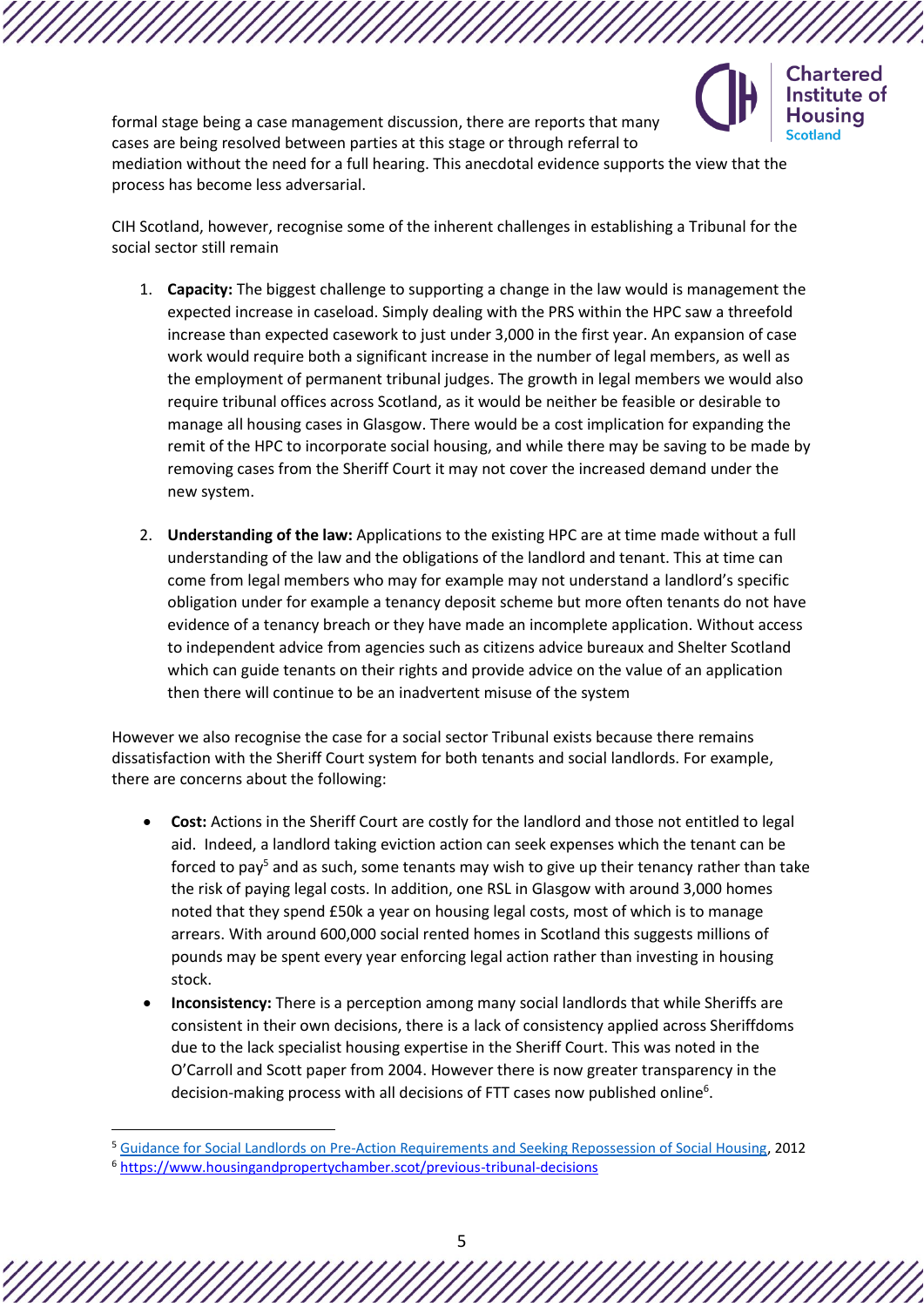

**Chartered** Institute of **Housing Scotland** 

- **Limited access to legal redress**: Following changes to allocation policy many applicants and tenants struggle to challenges fundamental decisions and may be compelled to take up a judicial review for some cases such as homelessness decisions.
- **Specialism:** A 2014 parliamentary report<sup>7</sup> noted the limited degree of specialisation in the Sheriff Courts and said that there was 'widespread support amongst witnesses for Sheriff specialisation'. A number of stakeholders responded to the consultation noting the need for greater housing specialism among Sheriffs.
- **Participative:** A Sheriff Court does not allow litigants to represent themselves or have representatives who are not, as a matter of course, legally qualified, whereas a tribunal is a more participative process which could support the unrepresented or unqualified litigant in achieving an enhanced form of justice with the support of a housing expert.
- **Policy changes:** Changes to the legislative framework around the ending of Right to Buy and an increase in investment in social housing has led to a rise in the number of social rented homes in Scotland, with social landlords now managing around 600,000 homes, compared with 370,000 homes in the PRS. For the first time in decades, social landlords are now expanding their stock and with increased responsibility for tenants, there is a case for a dispute mechanism that meet the needs of these tenants.

# **16. Should we streamline the eviction process (remove the discretion of the Tribunal), where there has been a criminal conviction relating to abuse of another person living with them in the let property (joint tenant or co-habitee) which is punishable by imprisonment in the previous 12 months?**

# **17. How can we help improve the immediate and longer term housing outcomes of domestic abuse victims living in the private rented sector?**

As noted above one of the main challenges facing victims of domestic abuse living in the PRS is the ability to end a joint tenancy but ensuring the victim can remain in their home. A change in the law to mirror the recent provisions provided to social landlords would help to achieve this. Beyond this we believe the following measures, if adopted will improve housing outcomes for victims of domestic abuse in the PRS

- Making the PRS more affordable for victim- survivors, including access to money for a deposit and first month's rent if they do choose to move home and support to covering housing costs where required.
- All landlords to have a domestic abuse policy and it becoming a mandatory ground for eviction of the perpetrator.
- Access to training and networks for landlords, as well as knowledge of signposting, including tenancy move for victims where appropriate.
- Landlords applying for civil orders to support victims stay in their own home.
- Improving understanding of why benefits are not accepted by all PRS landlords and how to overcome this barrier.
- Encouraging mid-market rent landlords to use social stock to facilitate domestic abuse management transfers.

<sup>7</sup> <https://www.parliament.scot/parliamentarybusiness/CurrentCommittees/76275.aspx#g>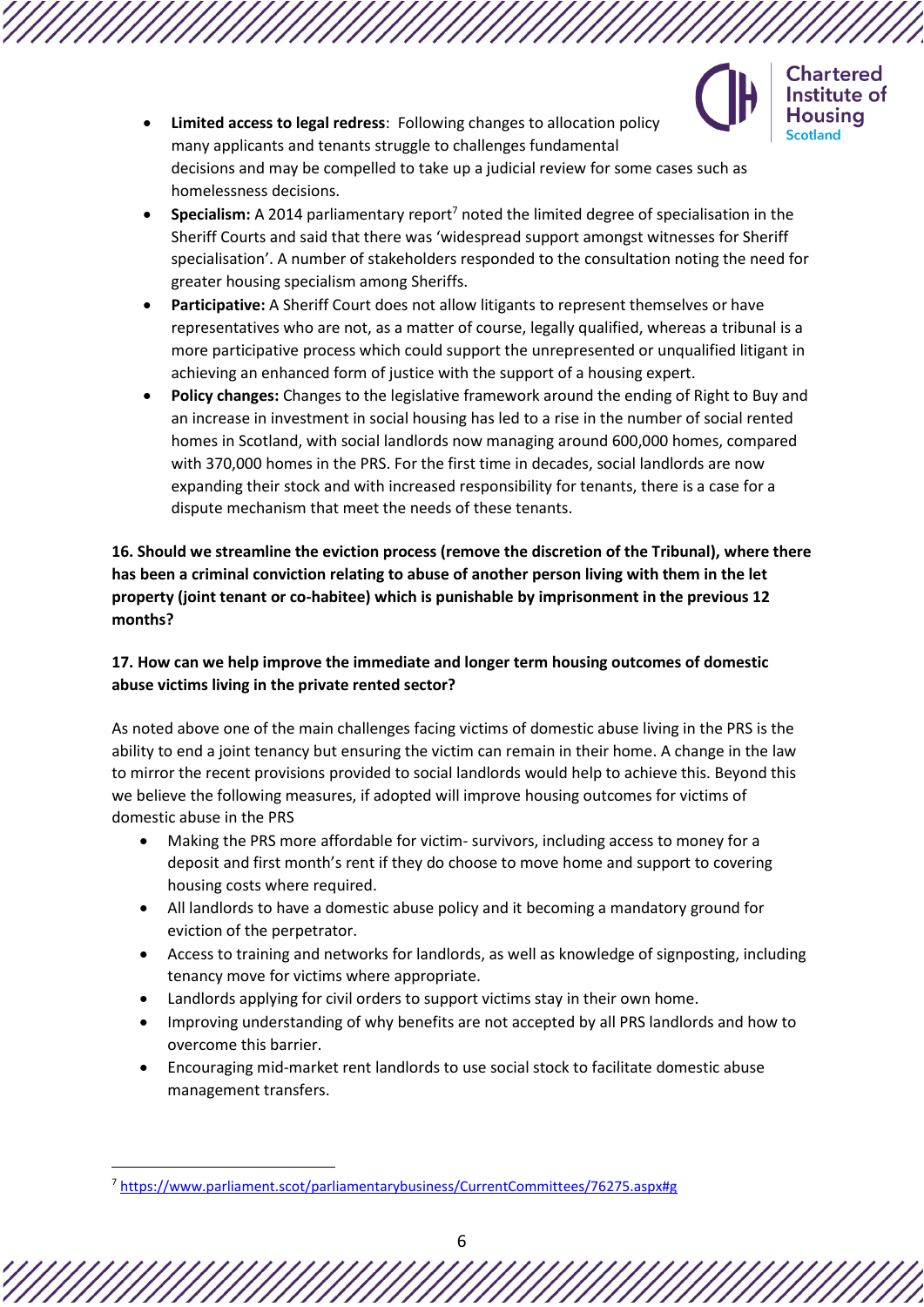

However we want to stress that progress is still to be made improving housing outcomes for women and children experiencing domestic in the social rented

sector. We recognise the government has accepted the recommendations in the December 2020 report and an implementation group has been established. While CIH is pleased to be part of this monitoring and implementation group it is important to recognise these recommendations have not been implemented and there is still some way to go to improve housing outcomes in the social sector for victims of domestic abuse.

## **18. If unclaimed deposits were to be reinvested, do you agree that the period after which the funds would be available for reinvestment should be:**

**i. after all avenues to reunite deposits with their tenants have been exhausted, and ii. after a period of 5 years?**

Yes, it is reasonable to have both conditions met and exhausted before tenants' unclaimed deposits are reinvested.

**19. How could a right to keep pets be most effectively introduced for the private sector, for example by the introduction of a statutory right or by amendment to the Model Tenancy Agreement, and should exceptions be allowed?**

No response

# **20. Should the right to keep pets also be introduced as a right in the social sector? Yes, No, Don't know - Please explain your answer.**

Yes, tenants' homes are exactly that, their home. Outwith structural changes they should have flexibility to arrange their home as suits their comfort and family. This includes having pets if they so wish. Tenancies in the social sector can be life long and as such limiting an ability to have a pet undermines the principle that the property is the tenant's home. Although we recognise there are limits and responsibilities with this right i.e. managing mess in a common area or limits on numbers of pets.

# **21. How could the right to personalise a privately rented home be most effectively introduced for the sector and what is an acceptable definition of personalisation? For example, should the property be returned to the original state by the tenant where there is no explicit agreement between the tenant and landlord?**

Personalisation is a consequence of letting out a home. While there will be some appropriate limitation on what a tenant can do without agreement of the landlord, these stipulations should be by exception thereby allowing the tenant the maximum possible flexibility while living in their home. We note some examples of personalisation that should be allowed without any impact on deposit and without approval by the landlord

- Having a pet
- Attaching pictures to a wall
- Emergency repairs where landlord cannot be contacted

Decision on decoration, replacing white goods, furniture etc should be taken by agreement between landlords and tenants. It is reasonable that the landlord may not wish to make any changes immediately at the beginning of a tenancy. However, if changes are reasonable (colour, quality, cost etc) then it would be appropriate for landlords to give tenants discretion in these areas.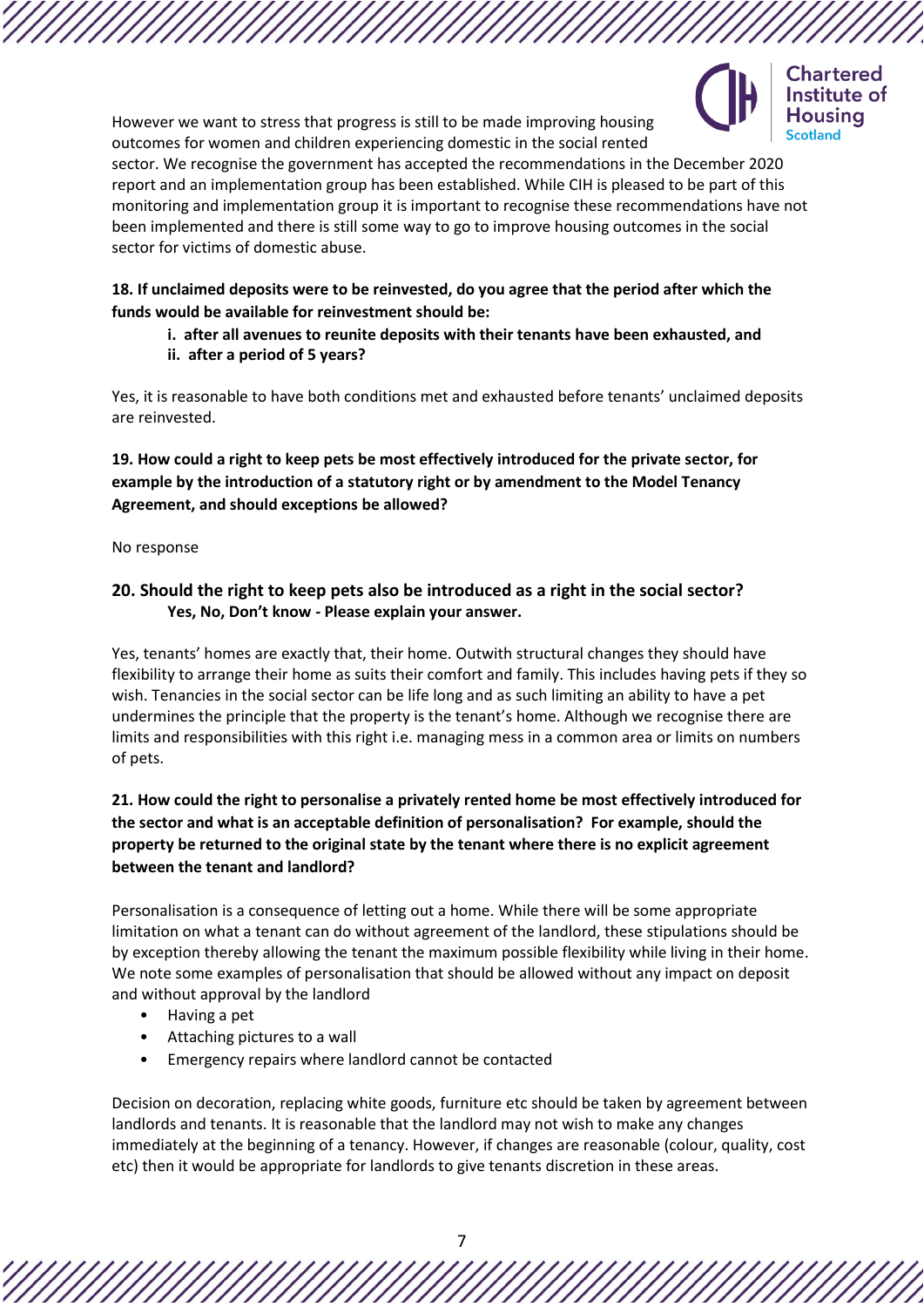

Chartered Institute of Housina **Scotland** 

Wear and tear is already a consideration that landlords use when setting rent levels and utilising tax exemptions, we do not believe there is a need for further protection for landlords against any damage to property from personalisation. Indeed, it is unrealistic for landlords to expect tenants not to personalise their home. The existing tenancy deposit arrangements are sufficient, as is the decision-making process - striking the right balance between the rights of the tenant and the landlord.

### **22. Should different consideration be given where a property is furnished or unfurnished?**

#### Yes, see above

**23. Is there a need to review how a private landlord can be protected against damage to their property caused by personalisation, above the current tenancy deposit limits, and who should resolve disputes?**

#### No, see above

**24. Do you think additional protections against the ending of tenancies during the winter period are needed? For example, some or all of the following:**

- **restricting the service of notices during the winter period;**
- **pausing or extending notice periods so that notices do not expire during the winter period;**
- **pausing or extending the period (following expiry of the notice period) during which eviction proceedings can be raised; and/or**
- **restricting the ability of landlords to raise eviction proceedings (following expiry of the notice period) during the winter period.**

**Yes, No, Don't know - Please explain your answer.**

CIH Scotland does not consider there is a requirement for restricting evictions over the winter months. While there are a number of other steps that can better support tenancy sustainment over the medium term to long term we are concerned that taking measures that pause or limit winter eviction may have a significant impact on the financial resilience of the social and private rented sector. We note the contributory impact of eviction restrictions on social landlords during the period of the pandemic. For example, as of March 2021 total arrears of social landlords was £160.5m and by the end of December 2021 arrears had increased to £174.5m.

We also have concerns about how a further winter eviction projections would be applied. Given the capacity issues within the court and tribunal system in managing eviction as noted above, we are not clear if proposed winter eviction protection would stop

- an eviction order being raised;
- a court or tribunal determination being made; or
- an eviction being enforced.

Given the uncertainty around the length of time being taken to resolve cases, we believe seasonal protections could undermine the ability of landlords to successfully evict a tenant and would in turn exacerbate the level of arrears landlords are already managing. Rent provides vital income for social housing services and significant increases in arrears over the long term will have a detrimental impact on social landlords' ability to provide services to existing tenants, maintain and improve existing homes and deliver new affordable homes in line with ambitious Scottish Government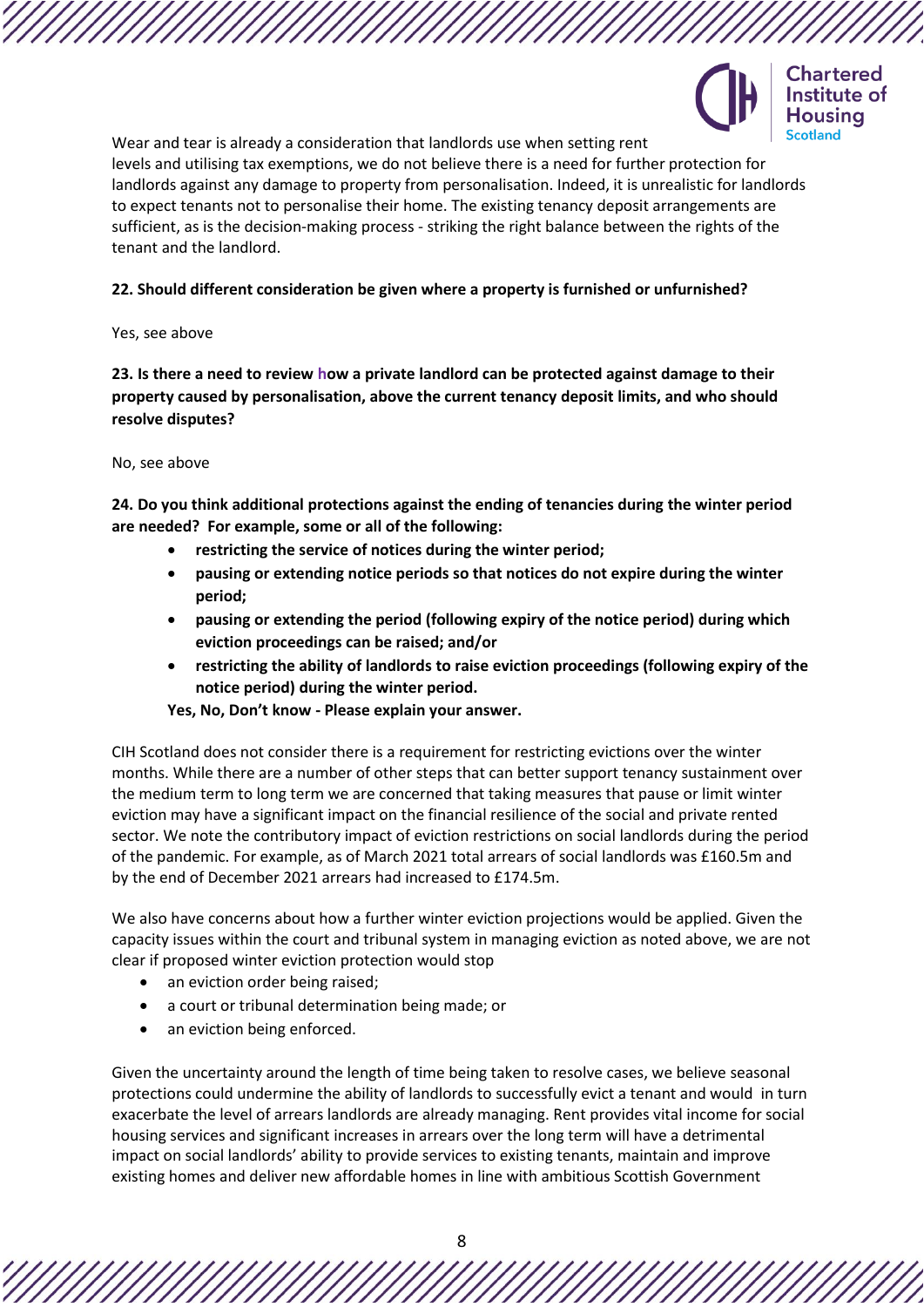targets as set out in Housing to 2040. Costs incurred through arrears are also ultimately bourn by tenants who do pay their rent.

We also have concerns that a permanent ban on evictions throughout the winter may incentivise a number of private landlords to leave the sector at the time when there is (rightly) more expectation made about the quality of homes being let. Of course, this may be an intended outcome for the Scottish Government as it considers the relative size and balance of the housing sector and tenures in some areas and it considers a fuller role for strategic acquisition by social landlords in order to meet the 110,000 affordable homes target. But we do consider a permanent restriction on eviction during winter will catalyse change in the sector. We would also suggest the Government considers more fully the arrears eviction ban that was previously in place in Stirling and learns from the rationale that ended the ban<sup>8</sup>.

**Chartered** Institute of Housina

Instead we consider the following measures more appropriate to protect tenants from eviction and deliver the same policy outcome, without undermining the viability of the sector:

- Strengthening of pre action requirements across the social sector and introduced on a permanent basis in the PRS.
- Giving private landlords power to evict only the perpetrator of domestic abuse.
- Introduce a permanent tenant hardship fund, similar to Scottish welfare fund, which will give tenants access to a grant that can help pay rent/address arrears and be paid direct to a landlord so it does not impact on any benefits.

As noted above we want all tenants to have clarity over rights and responsibilities as part of a Private Rented Sector Charter. As well as detailing minimum service requirements this Private Rented Sector Charter should state clearly what tenants and other customers can expect from landlords; set out how tenants can hold landlords to account; and allow transparent assessment of how private landlords are meeting the Charter outcomes.

**25. If measures to restrict the ability of landlords to commence eviction proceedings during the winter period were introduced, what do you think is a reasonable 'winter period' timeframe?**

See above

**26. What other policies or interventions could be considered to prevent evictions during the winter period?**

See above

**27. Should we introduce a specific requirement for the Tribunal and Sheriff Court to consider delaying the enforcement of eviction orders and decrees during the winter period? Yes, No, Don't know - Please explain your answer**

No response

<sup>8</sup> [http://news.bbc.co.uk/1/hi/scotland/tayside\\_and\\_central/8120711.stm](http://news.bbc.co.uk/1/hi/scotland/tayside_and_central/8120711.stm)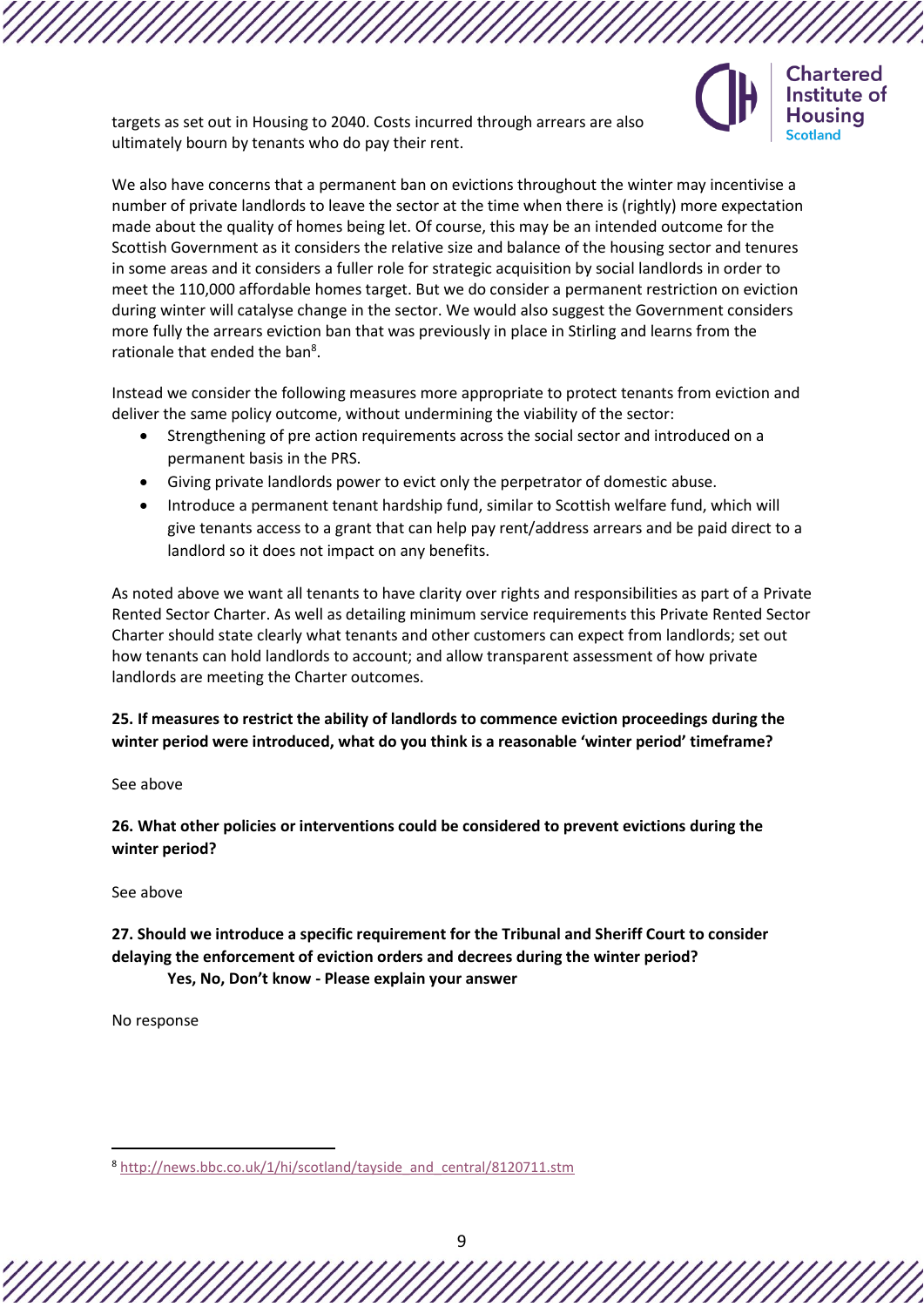# **28. Do you agree the current calculation for unlawful eviction should be reformed and simplified, as proposed?**



Yes. There is a case for simplification of consequences for illegal eviction and greater clarification of eviction clauses to protect people from being improperly evicted. For example while landlord can evict with intent to sell there needs to be greater scrutiny over instances where the property is subsequently re-let out, without the need for whistle-blowers.

**29. If the current system for calculating damages was reformed in this way, what do you think would be the appropriate minimum and maximum level of multiplication that the First-Tier Tribunal for Scotland (Housing and Property Chamber) could apply?** 

No response

**30. What other ways can we make it easier and more attractive for victims of illegal eviction to seek redress and exercise their rights?**

No response

**31. In the event of a criminal prosecution not taking place, how best can we ensure that a tenant is compensated, where evidence exists of an unlawful action?** No response

**32. Should students living in Purpose Built Student Accommodation be offered similar rights to students who rent from a private landlord? If so, how can we best achieve this without impacting on the supply of Purpose Built Student Accommodation?** 

**Yes, No, Don't know - Please explain your answer.**

No response

**33. Are there any particular aspects of the Private Residential Tenancy that are not working for the student market and what, if any changes/amendments, would help to address these or to encourage landlords to rent more to students? Please explain your answer.**

No response

**34. What would be the key features of an effective guarantor scheme?**

No response

**35. How could we support the development of guarantor schemes that meet the needs of those groups who could benefit from them?**

No response

**36. What are the key issues and concerns relating to current pitch agreements for Gypsy/Travellers on public sector sites?**

No response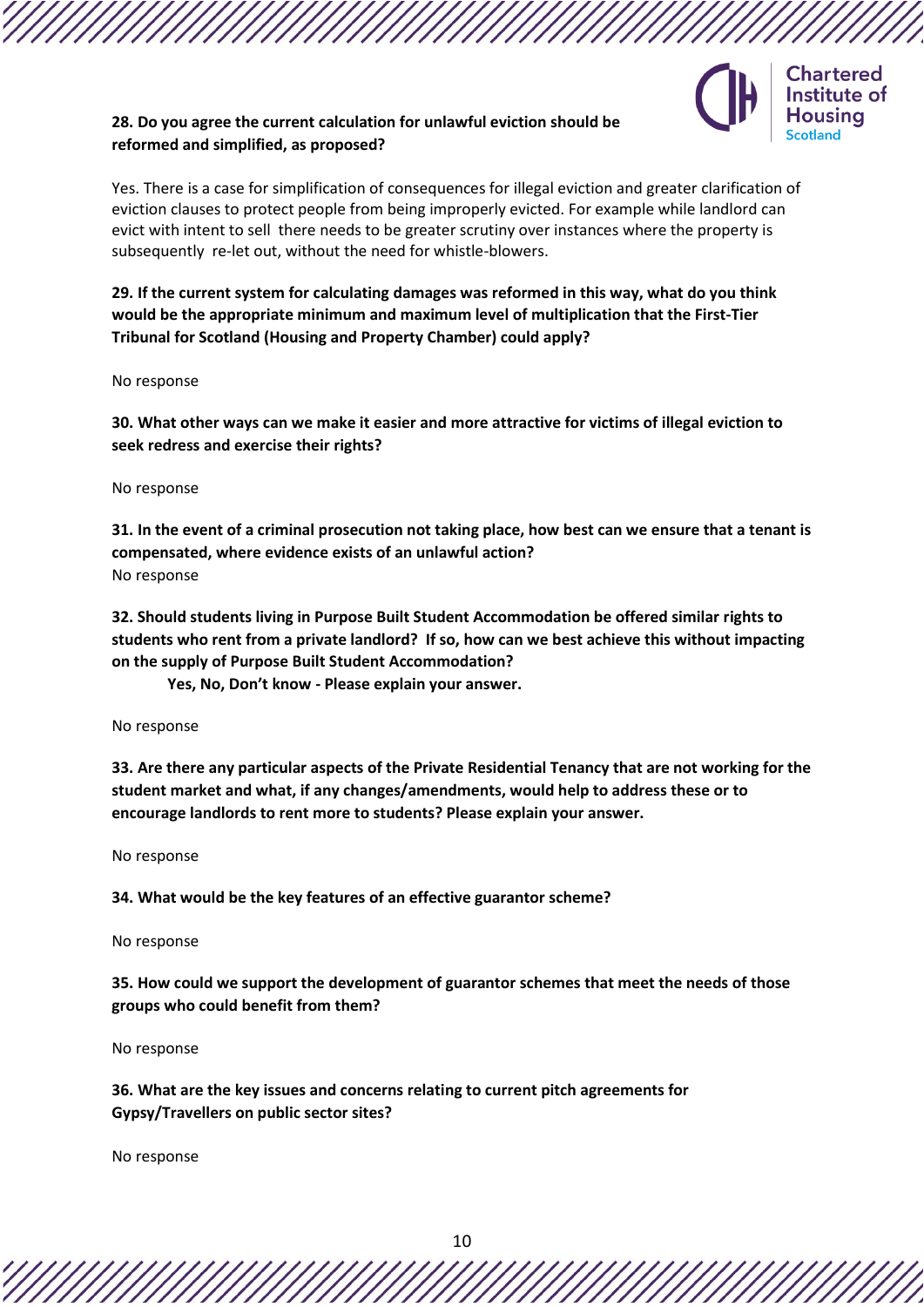

**Chartered** Institute of Housina

**37. If you rent or let a residential mobile home as a main residence, what type of tenancy do you have and what are the common problems you experience?**

#### No response

**38. What do you believe are the key housing issues facing people with:**

- **1. A tenant farm or a rented croft house?**
- **2. Tied accommodation as part of their employment?**

No response

**39. What can we do to improve the outcomes for those people with a tied house for their employment who are approaching retirement and may face losing their home?** 

No response

## **40. What are the most important factors to be incorporated into a shared understanding of housing affordability (e.g. household size and composition, regional variations, housing standards, treatment of benefits)?**

The issue of affordability is complex, not least because the housing system and housing costs vary significantly across the country. Individual circumstances are also diverse and fluid and households can move in and out of poverty as employment, income and family dynamics change over time. There have been many previous discussions and attempts to define 'affordability' in the context of housing, and policy solutions put forward to address housing-related poverty. Suggestions have included a residual income approach which seeks common reference to the income which a household should have left over after housing costs are met to cover other costs such as food, fuel, travel, social interaction and so on. A shared understanding enables people to be held accountable/hold each other accountable and it helps to empower tenants to ask questions of landlords and support comparison between landlords. As such there are several principles that could inform the Scottish Government's approach to developing a shared understanding of affordability.

- While a shared understanding should prioritise those in the social and private rented sector, no part of housing has a monopoly on the issues of unaffordability and considerations should also cover temporary accommodation.
- Any standard of affordability should not aim simply to stop people living in poverty but should be set at a level to enable people to live a fulfilling life with dignity.
- The social rented sector operates its rent setting policy independent of the Scottish Government. As such, any understanding must be led by the housing sector, although Government policy and resourcing should support its delivery.
- There is an important distinction between what's affordable and what's cheaper. Retaining standards is important and affordable homes need to be good quality. We must consider affordability and standards at the same time.
- Any understanding should focus on those at lower end of income distribution. A residual income measure enables a focus on the lower end of the income distribution. We should consider the use of the Minimum Income Standard, which the Scottish Government has already referenced in the latest fuel poverty definition.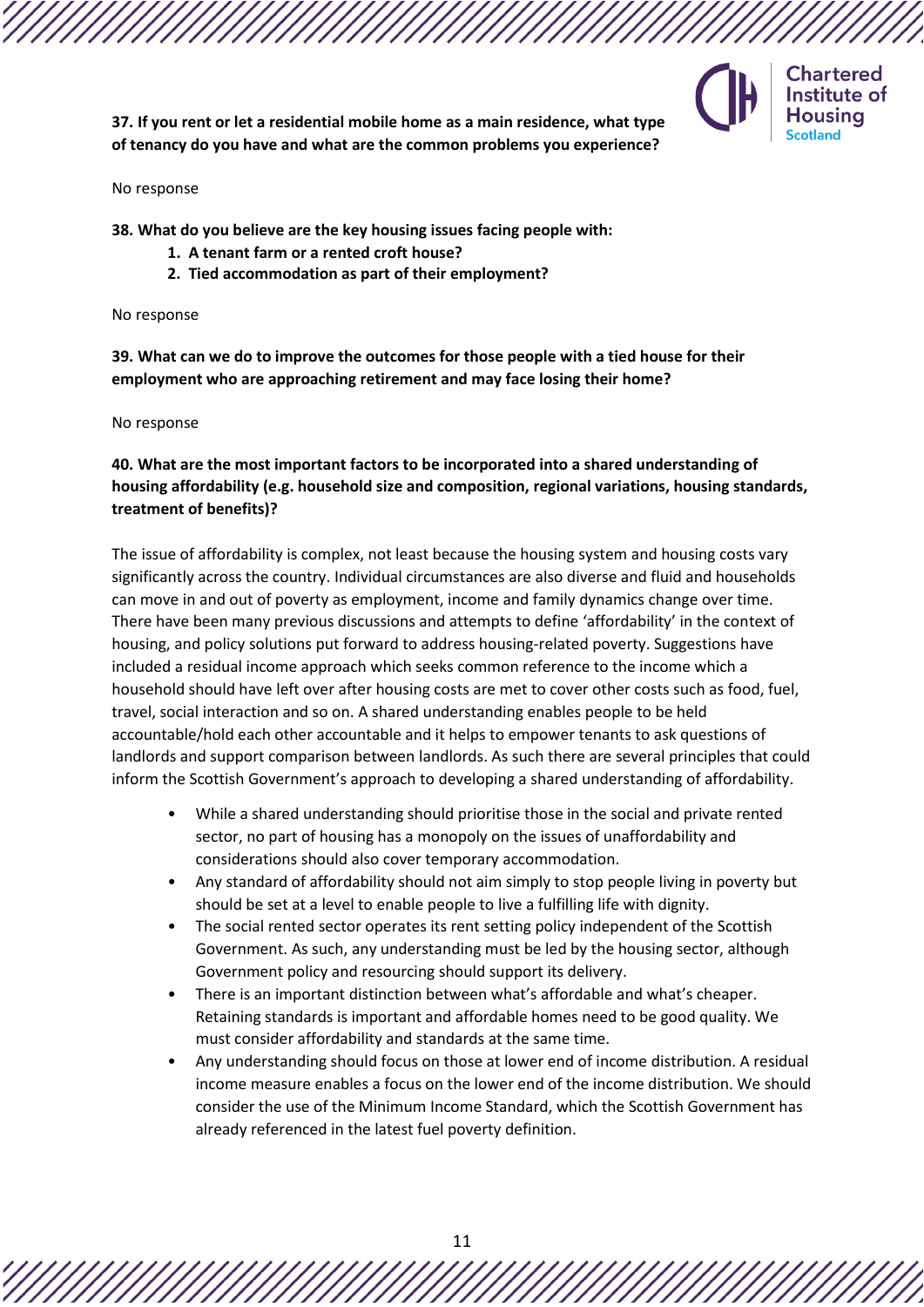

- **Chartered** Institute of Housina
- While it must be practical for landlords, a shared understanding has to have the householder at the heart. The impact on individuals of unaffordable housing should be remembered.
- Better data can inform the case for policy action/resources and strengthen understanding. Having a definition or shared understanding will better enable us to know what data we need to collect.

# **41. If we are successful in reaching a shared understanding of affordability in Scotland, how should it be used and evaluated?**

See question 40

**42. Do you think the data we are proposing to collect will provide all the necessary evidence to inform national and local rent control considerations? Please explain your answer.**

Existing Scottish Government data on PRS rents shows that there is significant variation in rent increases across Scotland. In hot spots such as Edinburgh and Glasgow, affordability is a serious and growing concern. However, other areas have only seen modest increases over the last nine years with most areas experiencing cumulative increases below inflation. The collection of additional data on private rents is essential. The scope of the data collection proposed is thorough.

We recognise the concerns raised in the consultation about how the Government can compel landlords to provide up to date information across all these rent data points and agree that incentivising and compelling compliance is key. However, we believe that, if rent controls are introduced, the reporting against the suggested criteria should not be onerous and is also unlikely to change substantially year on year. We do consider that letting agents can play a central role in collating and registering data on the properties they manage and that in the first instance it may be useful to pilot the data collection exercise in an area where there is a significant number of letting agencies or where a significant proportion of homes are let through agencies. This will help identify best practice in rolling out the requirement across the PRS.

In order to incentivise/ prompt annual reporting the suggestion of a rent penalty notice is appropriate and CIH agrees that rent data findings across all properties should be made public and transparent. Such a process will allow for appropriate consideration of rent levels against other factors such as location, standards, size etc. Ultimately the role of a PRS regulator will be key in building a clear understanding of rents across Scotland.

**43. What can we do to ensure that landlords and agents provide accurate rental data (and other relevant property information), as soon as any changes are made? Please explain your answer.**

See response to question 42

**44. What is your view on making rental and property information publicly available for tenants and others to view?**

See response to question 42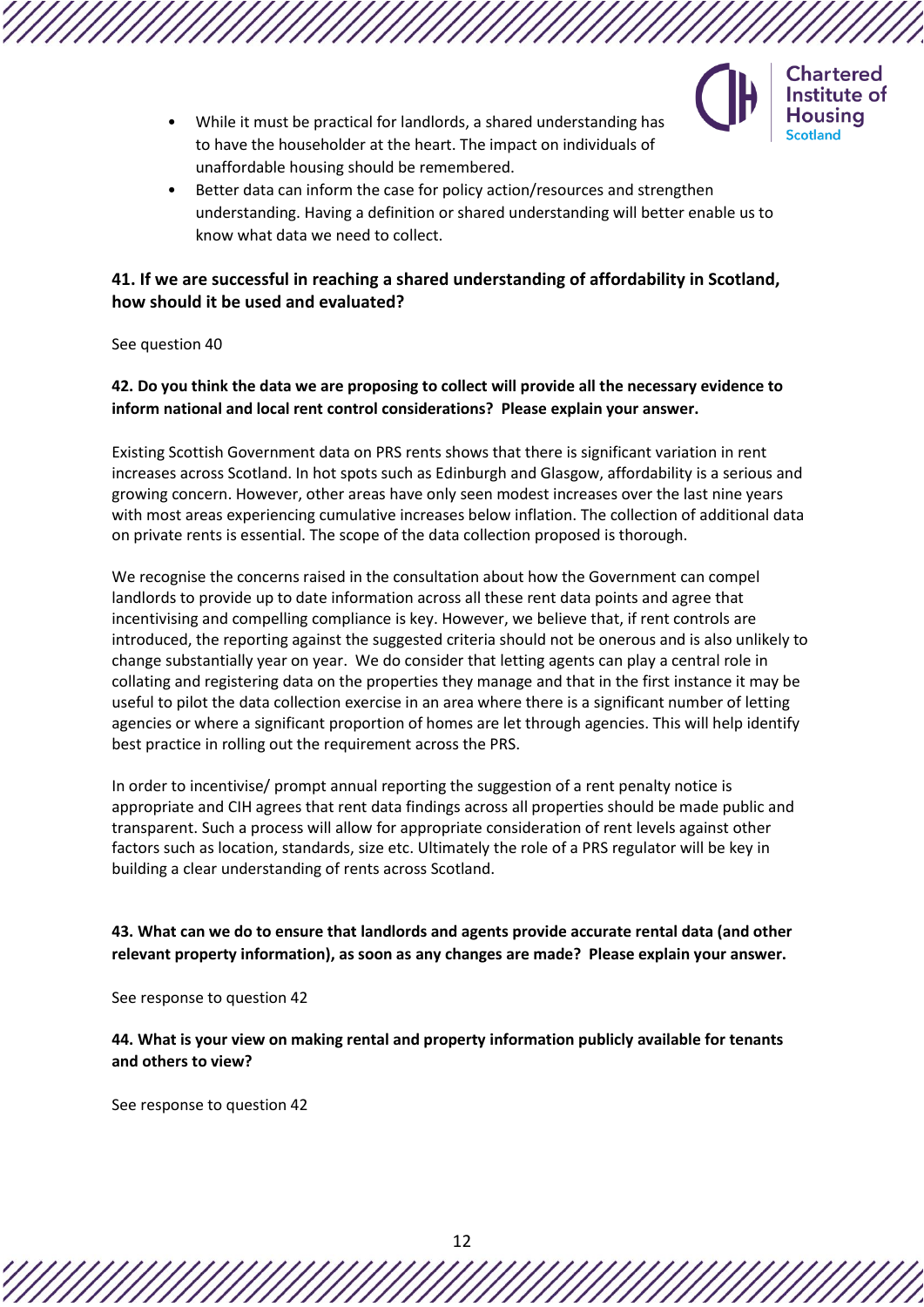

**Chartered** Institute of **Housing Scotland** 

**45. What is your view on enabling Rent Penalty notices to be issued where a landlord fails to provide up to date registration, rent data and property details?**

See response to question 42

**46. Do you agree that the rent adjudication process should only result in rents being decreased or maintained? Please explain your answer.**

No response

## **47. Do you agree with the proposal not to extend any national rent controls to the social rented sector?**

Given the broad divergence between rents in the PRS and social rented sector we do not believe there is a requirement for national rent controls to extend to the social rented sector. We also note that much of the additional borrowing by social landlords, which may lead to higher rents, is undertaken in order to support national priorities such as social home building or zero carbon retrofit. As such, rent controls risk undermining social landlords' efforts to meet national priorities as their ability to borrow and service loans would be affected.

In order to minimise rent pressures in the social rented sector we believe the Government needs to consider how it can more fully fund the national policy requirements it places on the social sector. Otherwise tenants rents, rather than taxpayers will pay for improvements in housing stock.

# **48. Do you think the current safeguards for rent setting in the social rented sector are sufficient and, if not, how could they be strengthened?**

**Please explain your answer.**

No response

# **49. Are there elements of the existing Rent Pressure Zone system that could be built upon when designing a new system of rent controls? Please explain your answer.**

Yes, we think that the Rent Pressure Zone (RPZ) system should be reviewed. The RPZ system was designed to allow local authorities discretion to deal with unaffordable rent in a targeted way which would not be possible under a blanket rent control approach. As noted above, Scottish Government data suggests a wide variation in private rents across Scotland with some areas showing a clear significant increase over time but most areas showing rent increases below the rate of inflation. This suggests that a blanket rent control approach is not necessary and may result in disinvestment in the sector. Whereas a more targeted approach to rent controls may strike the right balance

Unfortunately, despite appetite from some local authorities, no RPZs have been designated to date. This is because the requirements for designating an RPZ are very specific and the data required to support an application is not available. Under current regulations, local authorities must provide evidence to satisfy all of the following criteria:

- rents in the proposed area are rising too much; **and**
- the rent rises in the area are causing undue hardship to tenants; **and**
- the local authority is coming under increasing pressure to provide housing or subsidise the cost of housing as a consequence of the rent rises within the area.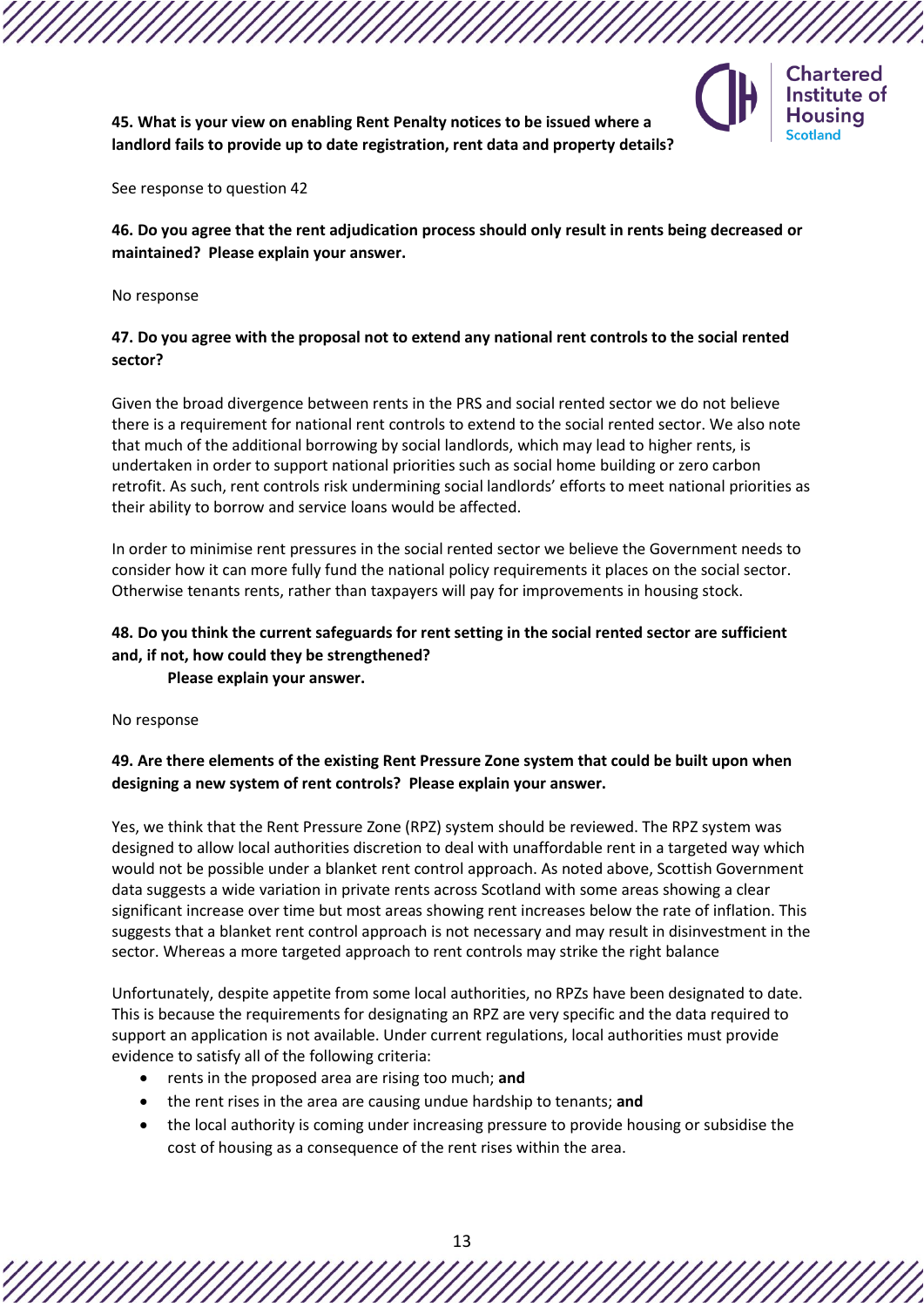

The Scottish Government should work with local authorities to revise the criteria and evidence required to support an application and improve data collection ahead of any move to a national rent control policy.

Other options to address issues with affordability should also be explored including:

- Increasing the supply of homes, especially in areas of high demand.
- Ensuring that new measures introduced to regulate short-term lets are effective and are preventing residential homes being converted into holiday accommodation where this is having a negative impact on local communities.
- Continuing to work with the UK Government and with devolved powers to ensure that the social security system reflects the actual costs of renting.

## **50. Do you agree with the vision and principles set out above in relation to a future model of rent controls for the private rented sector in Scotland? Please explain your answer.**

The vision and principles set out with regards to rent controls doesn't consider the practical implications for the Government, landlords, tenants and the sector from such an approach. There is no sense from the consultation to what extent:

- It values the social rented sector operating its rent setting policy independent of the Scottish Government and in consultation with its own tenants.
- What an affordable rent would look like, what cost there is for the Government in enacting such a system and what further market intervention may look like.
- Private landlords may exit the sector, what any disruption looks like, will people be made homeless/ have less choice and what size should the PRS be thereafter.

# **51. How do we ensure that we are achieving the right balance between building new properties and acquiring existing properties through the Affordable Housing Supply Programme?**

The acquisition of 'second hand' stock for sale on the open market is part of the solution to meet housing need across Scotland, in particular where funding can be made available to remodel/ rehabilitate/ convert existing properties where this is considered a strategic priority.

We note a number of local authorities are already committed to purchasing homes on the open market a through a combination of borrowing, Capital Finance from Current Revenue (CFCR), ringfenced contribution from council tax for second and empty homes and AHSP subsidy.

We believe this model can not only help identify homes in the right location and right size at a more appropriate cost for a social landlords, but it reduces the need for core building materials and limits carbon generation. While there will continue to be a need for new stock, as we see further intervention in and regulation of the PRS market it is vital that local authorities and RSL take advantage of the opportunities available to buy housing on the open market to meet their strategic housing needs.

If there is likely to be shrinkage in the PRS due to pace and scale of upcoming reforms then it would be worth the government to considering developing a strategic mechanism that allowed social landlords to engage with private owner about selling the property but also allowing tenant to remain in situ.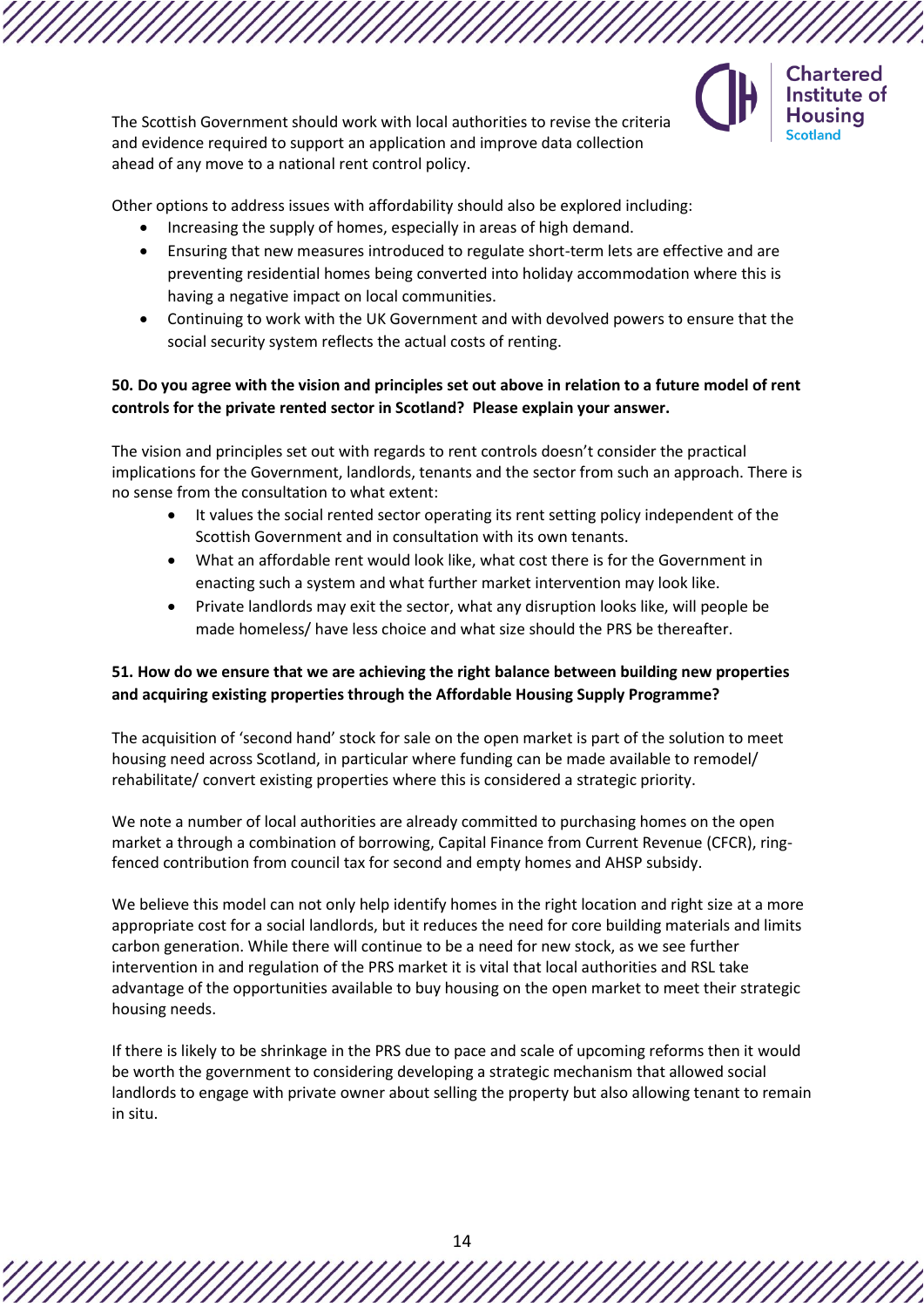

**52. Where has the acquisition of existing stock for the Affordable Housing Supply programme worked well and are there other opportunities to engage with owners/landlords to allow first refusal to those delivering the Affordable Housing Supply Programme? Please explain your answer.**

See previous question

**53. Beyond the routes already available to deliver MMR homes how could new, additional investment in this be supported?**

No response

**54. What measures can we put in place to help encourage BtR developments in Scotland?**

No response

### **55. Is the approach to allocations achieving the right balance between supporting existing social tenants and those who are seeking a home within the social sector?**

There are always going to be pressures on allocations while demand outstrips supply. Allocations guidance creates a framework for social landlords while allowing flexibility. This is unlikely to need radically altered but would benefit from regular review to determine if it requires any update.

### **56. What more can be done to support people with protected characteristics trying to access social rented homes?**

The application process can be complicated, especially in places without a common housing register where they need to apply to multiple landlords in the area.

The process would be improved with landlords having better awareness of different needs for conditions that might not be familiar or immediately apparent e.g. a single person that might need an extra room for a carer. Or a couple that needs an extra room because one of them is very disruptive with sleep, need for ground floor access for someone who has mobility issues but not in a wheelchair.

#### **57. What is the best way to ensure that landlords undertake essential repairs in a timely fashion?**

As has been noted above CIH Scotland supports the development of a Private Rented Sector Charter, setting out what tenants can expect from their landlords, how tenants can hold landlords to account, as well as the behaviours tenants can expect from housing professionals. This would include standards and timescales for core repairs and maintenance, communication and other outcomes as well as extension of tenancy protection for victims of domestic abuse into the PRS. The Charter should be supported by a code of practice for private landlords to help them deliver on the outcomes expected, as part of the overall approach to regulation and enforcement. This would be informed by the existing voluntary code developed by SAL<sup>9</sup>.

<sup>9</sup> <https://scottishlandlords.com/download/54889/>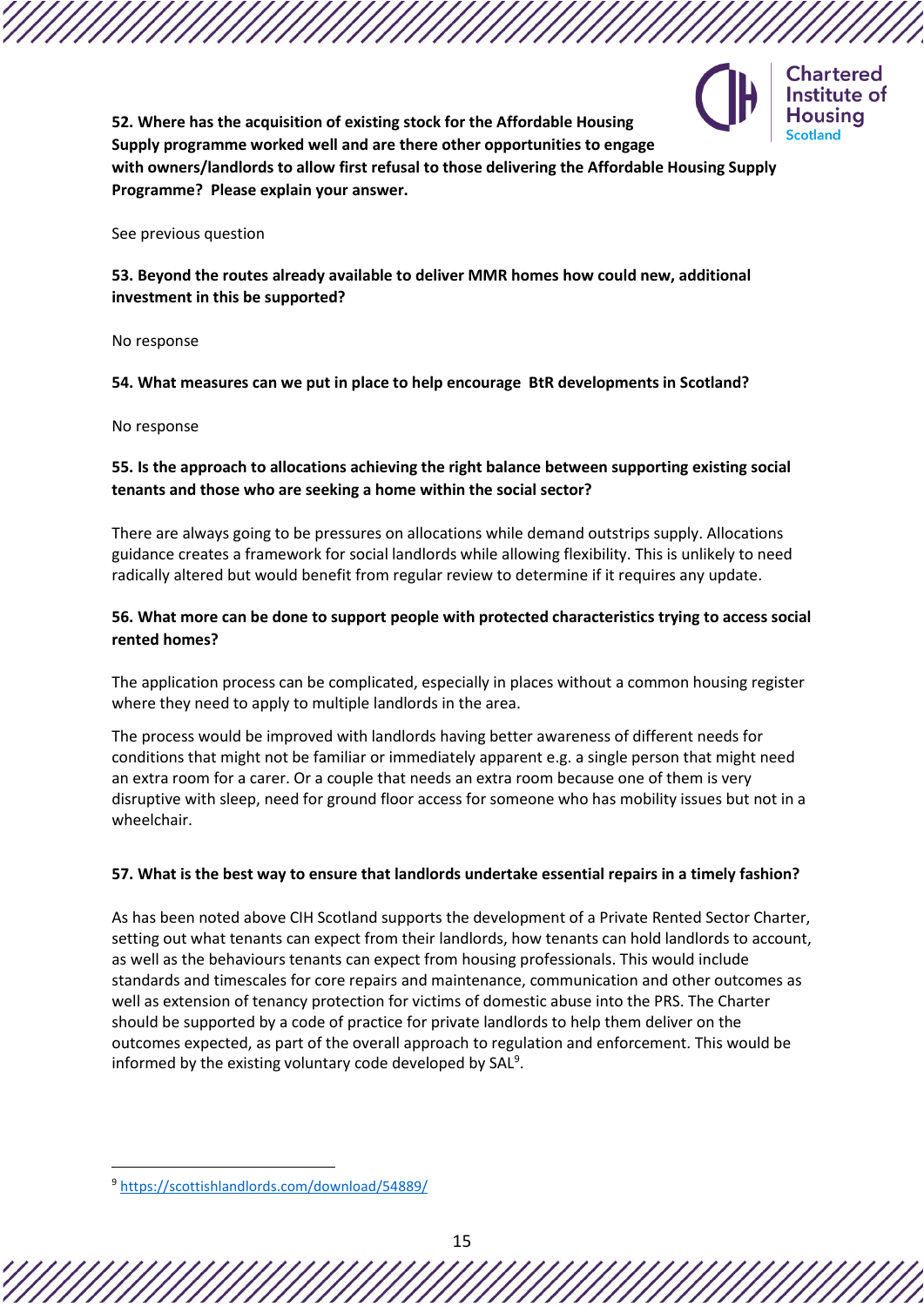

# **58. What do you think are the strengths and weaknesses of the current registration systems and what could be improved to help drive up standards of management?**

Landlords need to have the right skills, values, behaviours and training for engaging with customers and delivering services. When tenants interact with landlords they should expect and receive a professional service from competent and empathetic staff with the right values.

The rented sector is somewhat unique across the housing sector in that, letting agents aside, there is no requirement for staff to undertake any training or qualification. Whereas other professions associated with the housing sector such as planners, social workers, surveyors or architects all have dedicated career pathways and are expected to achieve and maintain certain levels of education and training in order to practice as professionals.

The [Housing \(Scotland\) Act 2014](https://www.legislation.gov.uk/asp/2014/14/contents) made the provision for the regulation of letting agents in Scotland. This was established to improve the standards of service for those letting properties through letting agents and requires appropriate people in each letting agency to hold a relevant qualification and where necessary, additional training on letting agency work.

Letting agents are required to re-apply for registration every three years and keep their relevant training and qualifications up to date. Feedback from some landlords and letting agents suggests the current system does not necessarily work effectively as there is no meaningful enforcement and monitoring of new letting agencies that are neither registered, nor have proportionately qualified staff. There is concern that this may undermine the drive to professionalise the sector and the investment made by those letting agencies that do encourage staff to study qualifications and undertake CPD. As such, CIH Scotland has commissioned an independent review of the impact of letting agent regulation, and what difference application of CPD requirements could make to improving the performance of private and social landlords - this will report back in the autumn of 2022.

The report [Change, Justice, Fairness](https://womensaid.scot/wp-content/uploads/2017/07/Change-Justice-Fairness.pdf) considered the performance of social housing professionals in Fife with regards to services and support for victims of domestic abuse. Housing professionals admitted a lack of skills and confidence when supporting tenants experiencing domestic abuse and victim-survivors reported feeling let down by the very people who were supposed to help them.

Following the report findings, staff at Fife Council are now given training, e-learning and webinars on gender equality, domestic abuse, multi-agency risk assessment conferences and housing options. This has improved their skills and knowledge so they can intervene at an earlier stage to help victims of abuse and help them to make decisions about their own housing - improving tenants' housing outcomes.

A focus on CPD can help improve practice across the sector, as has been evidenced in Fife with regards to domestic abuse. It can ensure that landlords act professionally and engage with tenants in an empathic and positive way. Making a commitment to staff development and training will give landlords greater assurance about their skills and competencies and give tenants greater assurance that they are engaging with skilled professionals. This is relevant irrespective of the tenure of housing landlords work in.

At its heart, housing is a profession and those that let out homes are housing professionals, whether they work for social or private landlords. As a nation we recognise the value and importance that training and education plays in other professions such as social work, surveyors and planners as well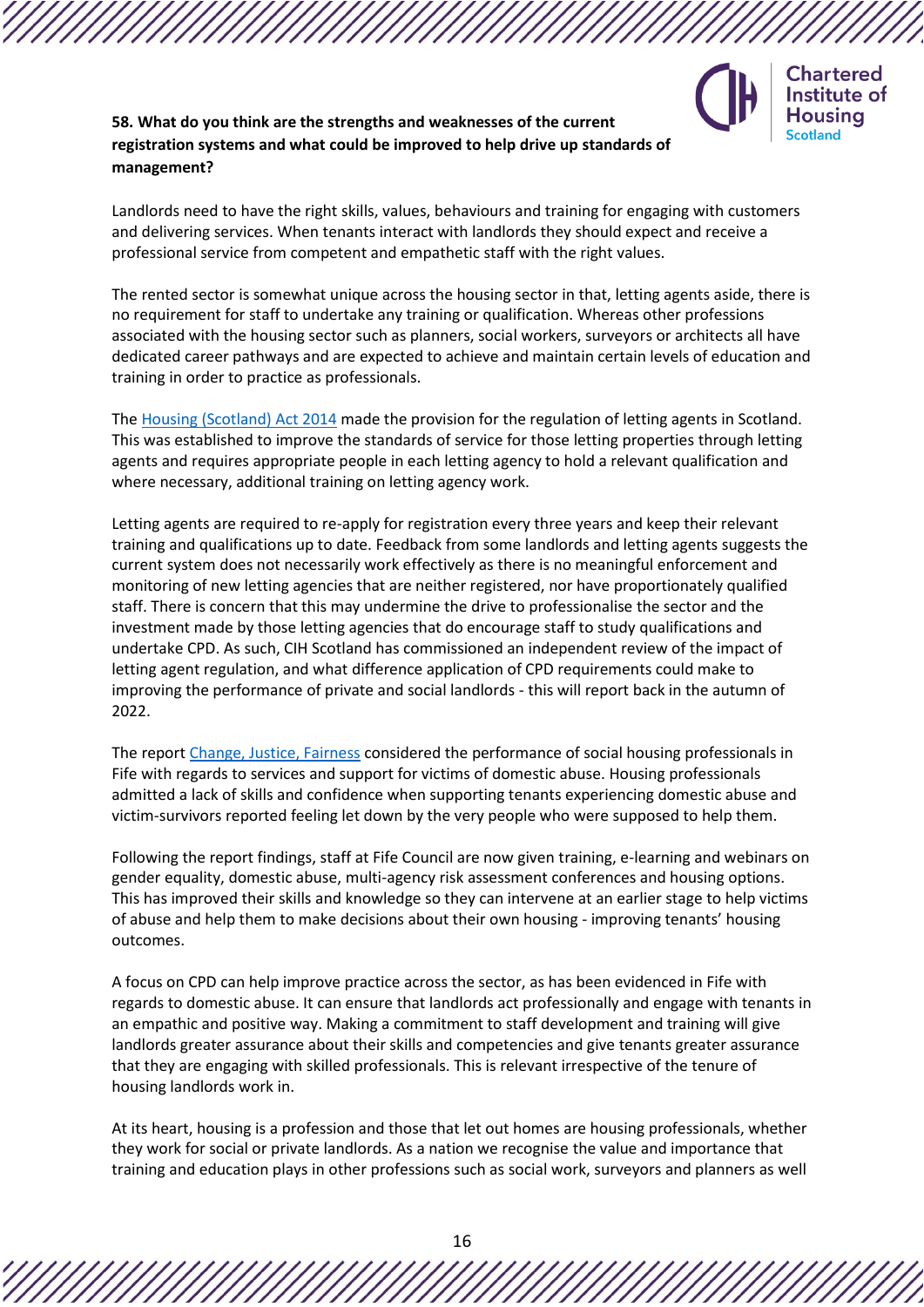as letting agents. But we stop short of expecting the same standards of those working in the social or private landlord sector.

As we move towards a whole rented sector we must expect higher standards of delivery from all housing professionals. Indeed we note that as part of the Social Housing White Paper the UK government has initiated [a review of qualification requirements](https://www.gov.uk/government/publications/the-charter-for-social-housing-residents-social-housing-white-paper/the-charter-for-social-housing-residents-social-housing-white-paper) for social housing professionals south of the border and that the discussions are now considering the broad sweep of housing professionalism and how to embed this across the English social sector. We believe the Scottish Government should at least match the ambition of the UK Government in reviewing professional training and development to consider the appropriate qualifications and standards for housing staff across different tenures and ongoing CPD Requirements. This could helpfully be informed by work already taken place at the department of levelling up, housing and communities and on the ongoing CIH Scotland review of what impact mandatory qualifications for letting agents have had on improving outcomes for tenants- the CIH evaluation will report in the autumn

**Chartered** Institute of Housina **Scotland** 

### **59. What are the key challenges for landlords in meeting all the housing standard requirements and timescales and what support could be put in place to help landlords overcome barriers?**

The rented sector strategy is an opportunity to improve standards and tenant experiences across both the private and social sector. But achieving lasting change across the rented sector will require tax, regulatory and other policy reforms. The exact nature of these will depend on the Scottish Government's ambition, how the scope for alignment across the whole rented sector is defined and developing a collective understanding on the case for alignment of standards and services.

Our housing system is complex with a multitude of factors informing wellbeing and tenant outcomes and that is why we need alignment of the rented sector to consider a wide range of issues. We must start with the alignment of standards of our homes, there is no compelling case as to why we have differentiation of home and housing standards across the rented sector.

However, tenant experience is about more than just bricks and mortar. Therefore, to capitalise on this opportunity for system change we also need to consider the opportunities for alignment on tenants' rights and transparency, regulation, professionalism, and customer service and on affordability. Some of these issues are already under consideration by the Scottish Government, but others including professionalism and customer services are notably not. Nonetheless, we see these as the key pillars to inform progressive alignment of standards across the rented sector.

However, the principal barriers to enacting these changes are financial. As we look to more exacting standards with regards to indoor space, green space and accessibility among others, the challenge is who pays? The Scottish Government is understandably reticent to provide full financial backing for improvements in housing standards but if improvements are not funded by the State then the burden is likely to fall on tenants in the form of increased rents. A position that will undermine Scottish Government efforts to address tenant poverty where it exists.

Indeed, if private landlords are not supported to improve standards of their properties, they may leave the sector. We recognise the number of homes in the PRS ha[s reduced by 30,000](https://www.gov.scot/binaries/content/documents/govscot/publications/statistics/2020/09/scottish-household-survey-2019-annual-report/documents/scotlands-people-annual-report-2019/scotlands-people-annual-report-2019/govscot%3Adocument/scotlands-people-annual-report-2019.pdf?forceDownload=true) homes after the introduction of the PRT legislation in 2017 - although the increasing popularity of short-term let is likely to be a contributory factor in the shrinkage of the sector. As noted above the shrinkage of the PRS may be an intended outcome for the Scottish Government as it considers the relative size and balance of the housing sector and tenures in some areas and it considers a fuller role for strategic acquisition by social landlords in order to meet the 110,000 affordable homes target. But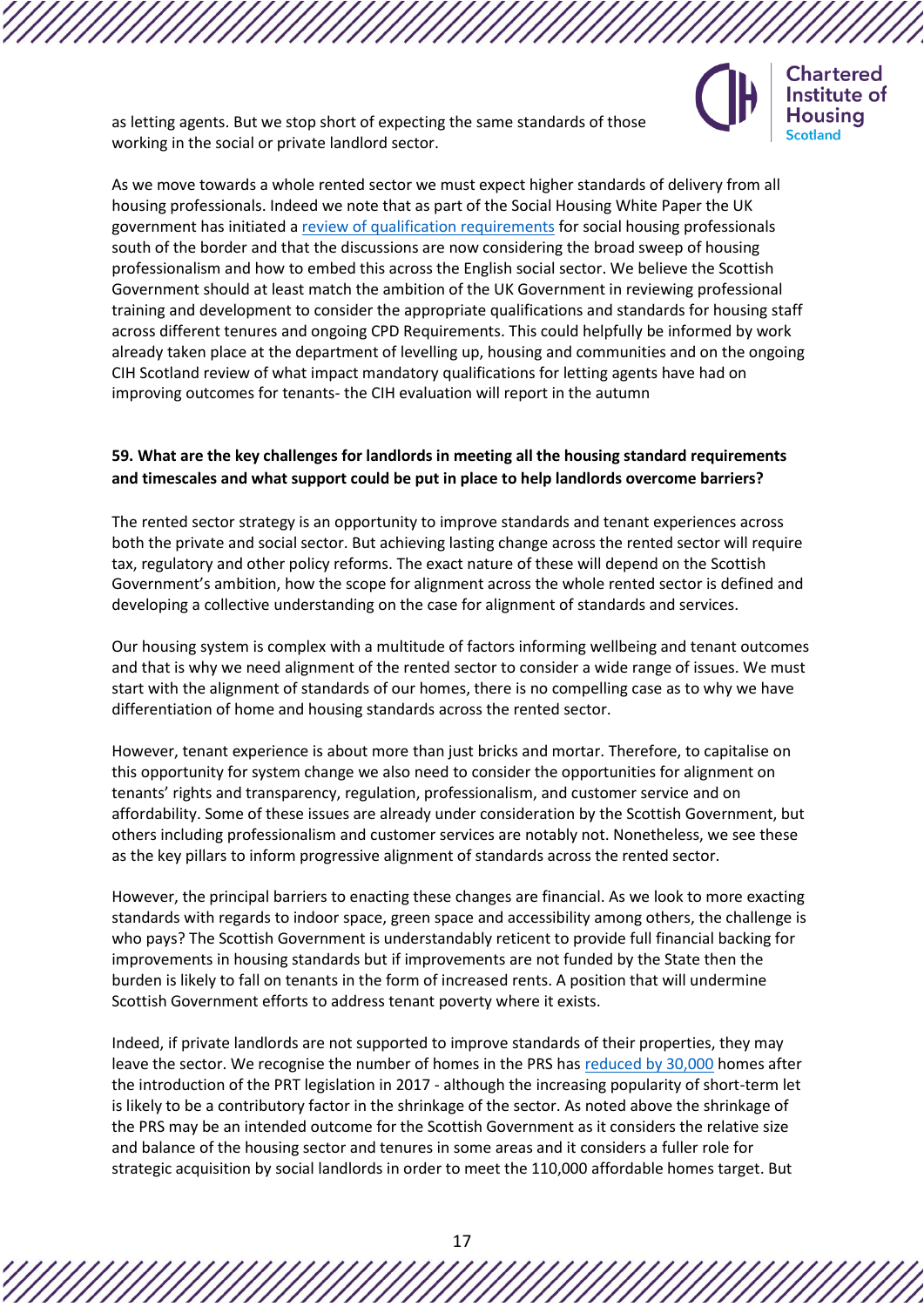

regardless of which landlord owns the home, there is a requirement from the State to financially support new higher standards, across the rented sector.

### **60. What is your personal experience in securing necessary adaptations - either for yourself, or for your tenants - in rented accommodation?**

### **A. What barriers did you face, if any?**

### **B. Did this occur in the private or social rented sector?**

Providing adaptations, often simple equipment, can help people to remain independent for longer and help to avoid accidents that result in hospital admission or costly residential care. Despite this, too many people are living in homes that are not suitable for their needs.

The process for accessing support with adaptations is complex with different routes and funding available depending on tenure. The responsibility for carrying out adaptations in the social sector lies with the landlord but access to adaptations may be constrained by tight criteria (which can also limit choice for the tenant) and lack of funding which can also result in long waits.

In the PRS, the tenant must seek permission before carrying out an adaptation to their home but the landlord cannot reasonably refuse such a request as this would amount to discrimination under the Equality Act 2010. However, as we mentioned under question one, we have heard that some people living in the PRS are reluctant to ask for adaptations to their homes, either through lack of awareness of their legal rights or where to find information, an assumption that their landlord will say no, or fear of being asked to leave their tenancy.

More must be done across the rented sector to ensure that people have access to the adaptations and equipment they need to live with dignity, regardless of their housing tenure.